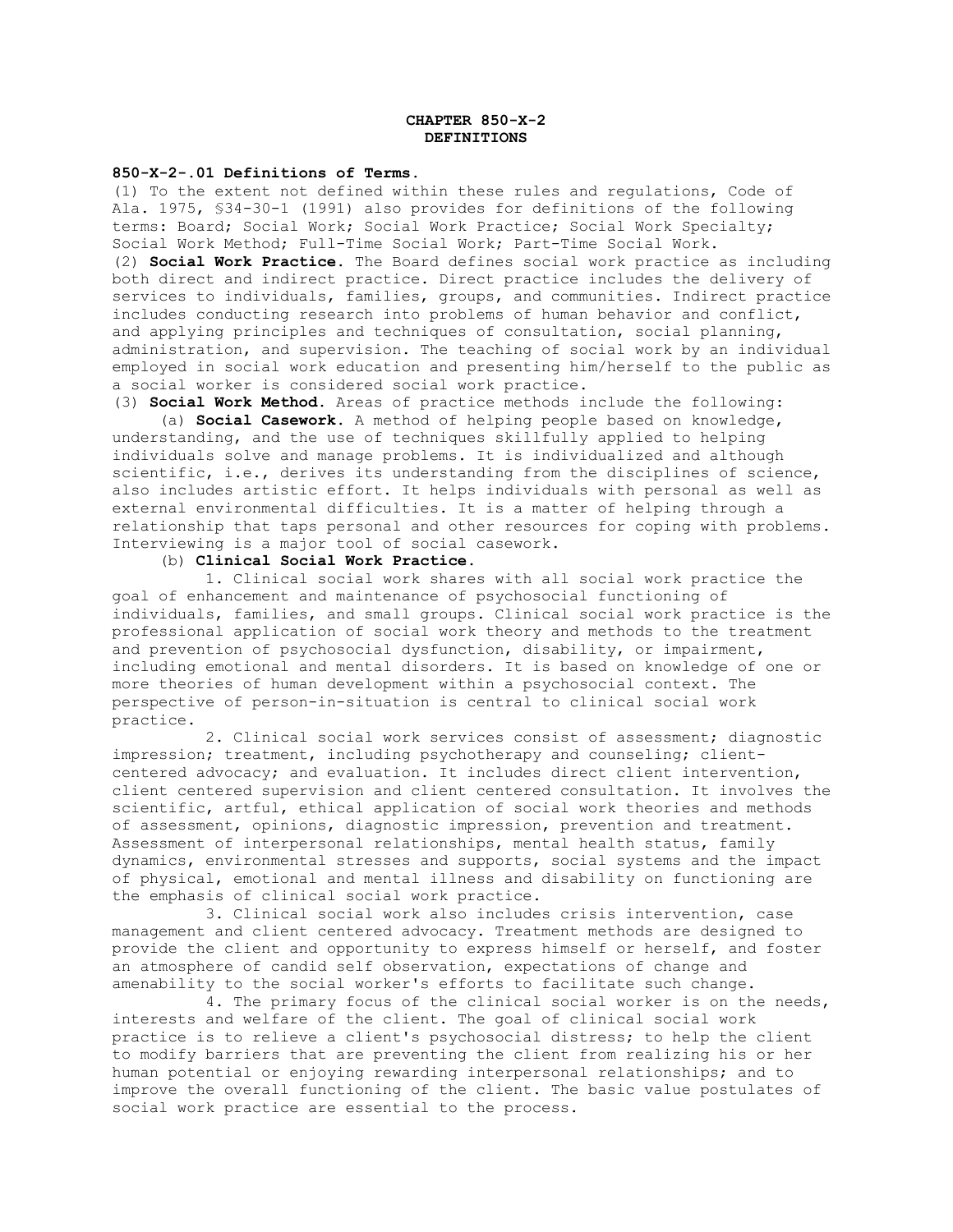(c) **Community Organization**. A conscious process of social interaction and method of social work concerned with bringing about and maintaining adjustment between needs and resources in a community or other areas; helping people to deal more effectively with their problems and objectives by helping them develop, strengthen and maintain qualities of participation, selfdirection and cooperation, and bringing about changes in community and group relationships and in the distribution of decision-making power. The community is the primary client in community organizations. The community may be an organization, neighborhood, city, county, state or national entity.

(d) **Social Work Research**. The professional study of human capabilities and practice of social work specialties, including direct and indirect practice, through the formal organization and the methodology of data collection and the analysis and evaluation of social work data.

(e) **Social Work Administration**. The practice concerned primarily with translating laws, technical knowledge and administrative rulings into organizational goals and operational policies to guide organizational behavior; designing organizational structure and procedures or processes through which social work goals can be achieved; and securing resources in the form of material, staff, clients and societal legitimation necessary for goal attainment and organizational survival.

(4) **Psychosocial Assessment**. The determination of psychosocial functioning involves a comprehensive process, assessment and evaluation conducted by the social worker in order to learn about the client. It includes four levels of analysis: the individual; the interpersonal system; the family unit and the family's interchange with its social network; and other environmental or ecological factors. Interviewing is the major tool of psychosocial assessment. Psychosocial assessment does not include making diagnoses, nor interpreting of psychological tests.

(5) **Psychotherapy**. A specialized, formal interaction between a social worker and a client (individual, couple, family or group) in which a therapeutic relationship is established to help resolve symptoms of mental disorder, psychosocial stress, relationship problems and difficulties in coping in the social environment.

(6) **Counseling.** Counseling is to render evaluation and therapy that includes, but is not limited to, providing individual counseling, family counseling, marital counseling, group therapy, group counseling, play therapy, rehabilitation counseling, art therapy, human growth and development counseling, couples counseling, chemical abuse or dependency counseling, career counseling, and vocational disability counseling utilizing specific methods, techniques, or modalities.

(7) **Telehealth.** Telehealth is a mode of providing social work services through interactive audio, video or electronic communication occurring between a licensed social worker and the client, including any electronic communication for evaluation, assessment, treatment, and management of confidential information and case records in a secure platform.

**(8) Independent Practice.** The practice of social work outside of an organized setting, such as a social, medical, or governmental agency, in which the social worker assumes responsibility and accountability for services provided**.** 

**(9) Private Practice.** The practice of Social Work by a Licensed Independent Clinical Social Worker who assumes responsibility and accountability for the nature and quality of the services provided to the Client in exchange for direct payment or third-party reimbursement.

**(10) LBSW**. Licensed Bachelor Social Work.

**(11) LMSW**. Licensed Master Social Work.

**(12) LICSW.** Licensed Independent Clinical Social Work**.**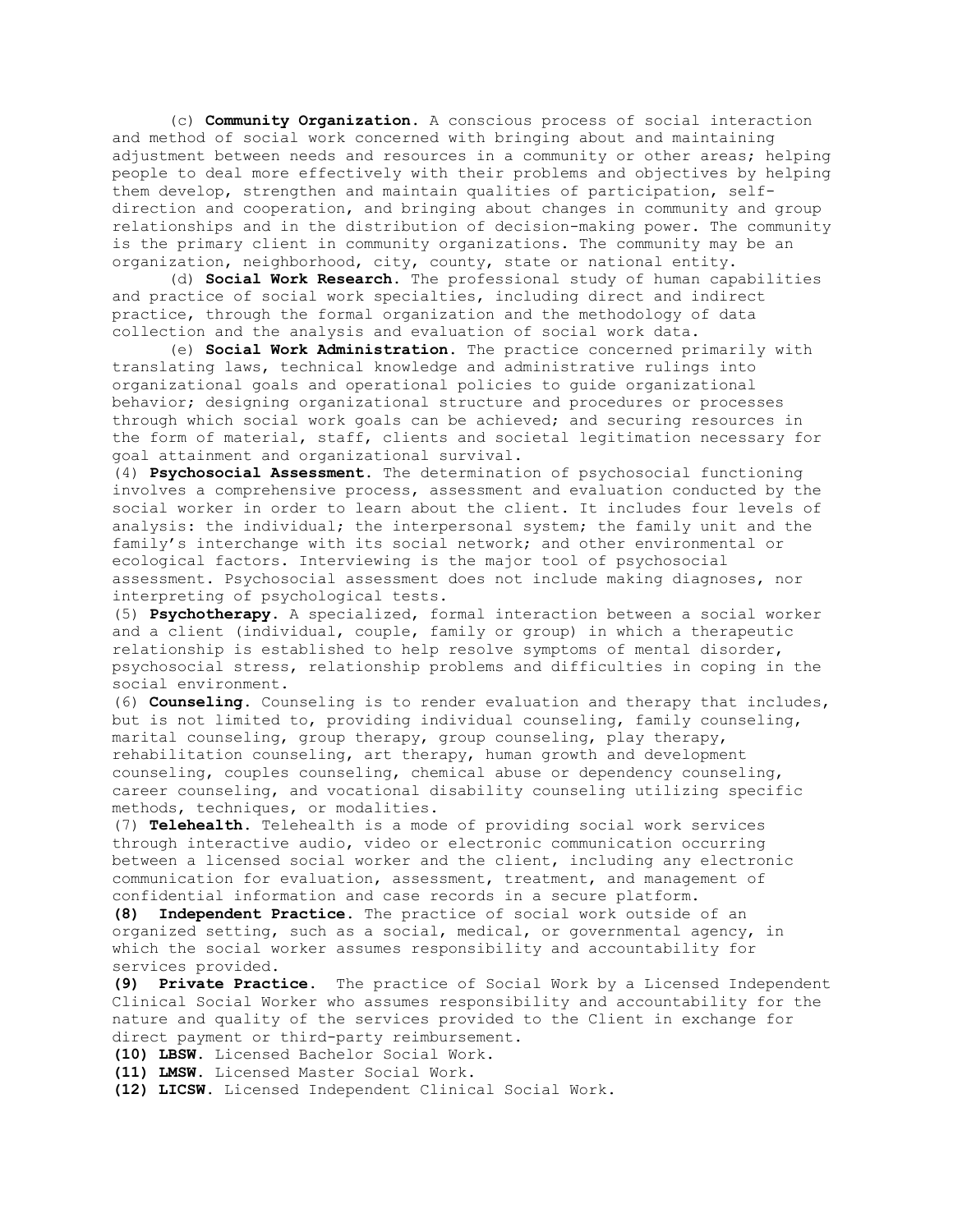**(13) Practice of Clinical Social Work.** Subject to the limitations set forth in Section  $34-30-22(c)$ , the practice of Clinical Social Work is a specialty within the practice of Master's Social Work and requires the application of social work theory, knowledge, methods, ethics, and the professional use of self to restore or enhance social, psychosocial, or biopsychosocial functioning of individuals, couples, families, groups, organizations and communities. The practice of Clinical Social Work requires the application of specialized clinical knowledge and advanced clinical skills in the areas of assessment, and treatment of mental, emotional, and behavioral disorders, conditions and addictions. Treatment methods include the provision of individual, marital, couple, family and group Counseling and Psychotherapy. The practice of Clinical Social Work may include Private Practice and the provision of Clinical Supervision. The practice of clinical social work is restricted to either a Licensed Independent Clinical Social Worker, or a Licensed Master Social Worker under clinical supervision in employment or under a clinical supervision plan.

**(14) Practice of Non-Clinical Social Work**. The practice of non-clinical social work incorporates non-clinical work with individuals, families, groups, communities, and social systems which may involve locating resources, negotiating and advocating on behalf of clients or client groups, administering programs and agencies, community organizing, teaching, researching, providing employment or professional development non-clinical supervision, developing and analyzing policy, fund-raising, and other nonclinical activities.

**(15) Supervision for Licensure.** The professional relationship between a supervisee and an Approved Supervisor who provides oversight, direction, and evaluation over the services provided by the supervisee and promotes continued development of the supervisee's knowledge, skills, and abilities to provide social work services in an ethical and competent manner.

**(a) Clinical Supervision.** The interactional professional relationship between an Approved Clinical Supervisor and a licensed master social worker that provides evaluation and direction over the supervisee's practice of clinical social work and promotes continued development of the social worker's knowledge, skills, and abilities to engage in the practice of clinical social work in an ethical and competent manner.

**(b) Non-Clinical Supervision.** The interactional professional relationship between an Approved Supervisor and a licensed master social worker or licensed bachelor social worker that provides evaluation and direction over the supervisee's practice of non-clinical social work and promotes continued development of the social worker's knowledge, skills and abilities to engage in the practice of non-clinical social work in an ethical competent manner.

**Author**: Alabama Board of Social Work Examiners **Statutory Authority**: Code of Ala. 1975, §34-30-1 (1991); §34-30-57(6) (1991). **History: Repealed and Replaced**: Filed October 31, 1997; Operative December 5, 1997; effective January 1, 1998; Filed July 19, 2007; effective December 12, 2007; September 15, 2016; effective October 21, 2016. Amended: Filed June 20, 2019; effective October 1, 2019; New: Filed July 31, 2020; effective November 14, 2020

**850-X-2-.02 Classification of Social Workers**. The Board is required by statute to promulgate rules and regulations which set forth professional standards for the four classes of social worker. Alabama law recognizes four classes of Social Workers: Licensed Bachelor Social Worker; Licensed Master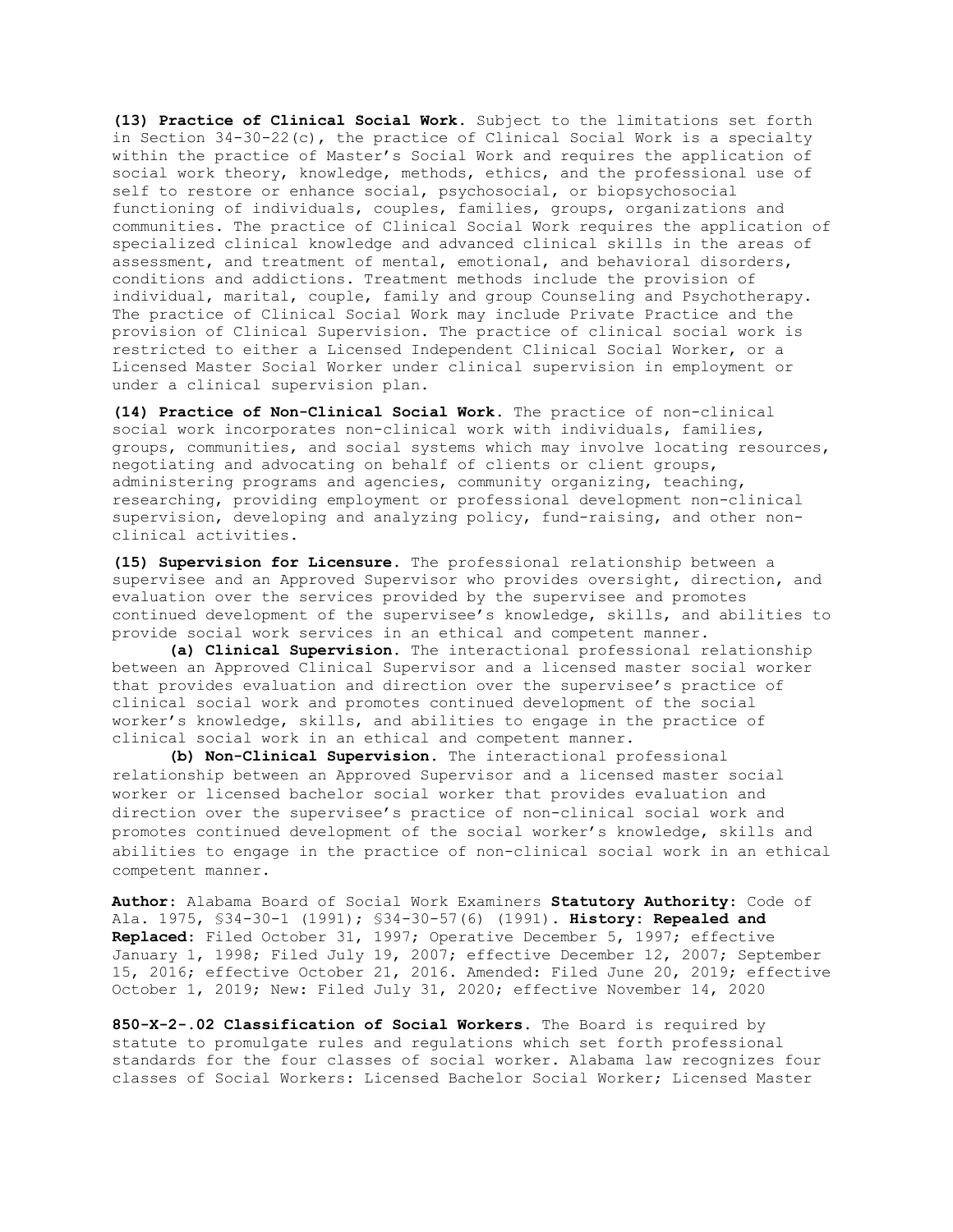Social Worker; Licensed Independent Clinical Social Worker; Private Independent Practice.

(1) **Licensed Bachelor Social Worker** (LBSW) The LBSW must have a baccalaureate degree in social work from an accredited college or university whose social work program is approved or accredited by the Council on Social Work Education. The candidate for the LBSW licensure must pass an exam as prescribed by the Board, then the LBSW is prepared to assume the beginning level professional role in public and private social service agencies. The Board requires that the LBSW work under the continuing supervision of a Board approved supervisor to include: licensed bachelor social work, licensed master social worker or a licensed clinical independent social worker for two (2) years obtaining a minimum 96 hours of supervision according to section 850-X-03-.04. Further supervision is not required as long as the LBSW remains in the same field of social work practice, job responsibilities are similar, and holds a current license. Licensed Bachelor Social Workers are prepared through beginning professional knowledge in human behavior in the social environment, generalist social work practice, knowledge of the history of social policy, knowledge of how to utilize social research finding in their practice and having had supervised field practicum experience. The LBSW provides generalist services in the role of social broker, enabler, counselor, case manager, educator, client advocate and mediator. Licensed Bachelor Social Workers may work with individuals, families, communities, groups and organizations. Licensed Bachelor Social Workers may conduct psychosocial assessments and may take social histories and/or conduct home studies. The LBSW utilizes the basic problem-solving process of gathering information, assessing that information at a beginning professional level, developing a plan of care, then assuming the roles enumerated above, implements the plan and conducts follow-up. A LBSW with five years post licensure experience who is a board approved supervisor may supervise a LBSW toward their independent licensure status. An LBSW may not prescribe medication. An LBSW may take verbal orders from physicians only pertaining to social work practice.

(2) **Licensed Master Social Worker Non-Clinical and Clinical** (LMSW) - The LMSW must have a master of social work or a doctor of social work degree from a college or university approved or accredited by the Council on Social Work Education. The candidate for licensure at the LMSW level must pass an exam as prescribed by the Board. An LMSW must keep a current license. The LMSW must make a designation of non-clinical or clinical upon receiving their license. The Board requires that the LMSW Non-Clinical work under the continuing supervision of a Board approved supervisor to include: licensed master social worker or a licensed independent clinical social worker for two (2) years obtaining a minimum 96 hours of supervision. The Board requires that the LMSW Clinical work under the continuing supervision of a Board approved supervisor to include: licensed independent clinical social worker for two (2) years obtaining a minimum 96 hours of supervision. An LMSW provides a wide range of services. The LMSW has preparation as a generalist social worker, knowledge of the history of social policy, knowledge of how to utilize social research finding in their practice and having had supervised field practicum experience with additional specialization in either direct or indirect services such as work in a field of practice or with a specific population. The LMSW may evaluate and assess difficulties in psychosocial functioning, develop a plan to alleviate those difficulties and either carry out the plan or refer clients to other qualified resources for assistance. An LMSW may provide preventive and treatment services pertaining to individuals, families, groups, communities, and organizations. The LMSW should be able to engage the client system, develop a relationship and employ a series of interventions that modify or eliminate targeted behaviors and can promote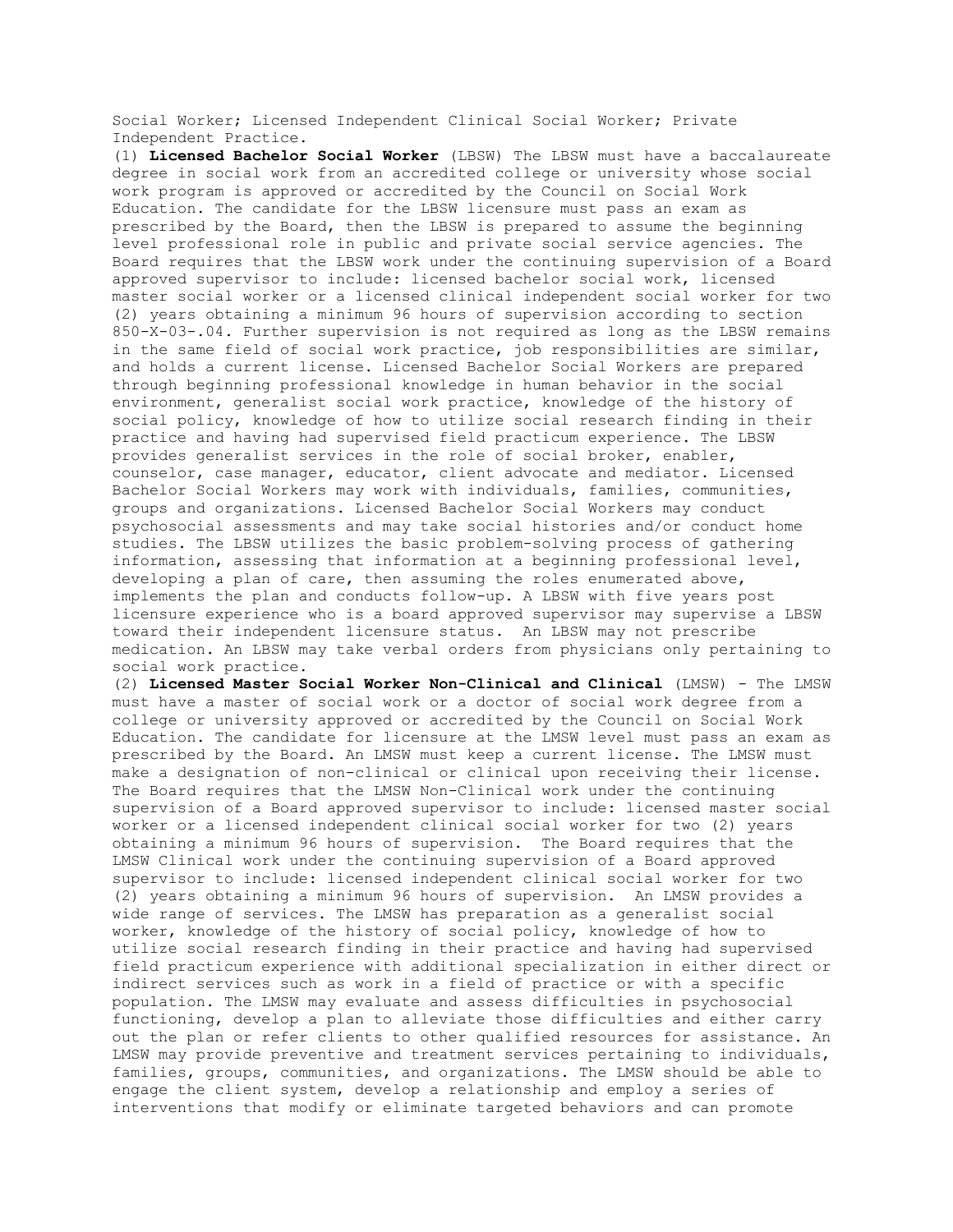positive growth and development. The LMSW can explain and interpret the results of social evaluations in the problem-solving process. A LMSW Non-Clinical with three years post licensure experience who is a board approved supervisor may supervise a LBSW and a LMSW Non-Clinical toward their independent licensure status. A LMSW Clinical with three years post licensure experience who is a board approved supervisor may supervise a LBSW toward their independent licensure status. The LMSW Non-Clinical is able to practice in social casework, community organization, social work research, and social work administration. The LMSW Clinical may practice in all the aforementioned areas to include clinical. An LMSW may not prescribe medication An LMSW may take verbal orders from physicians only pertaining to social work practice.

(3) **Licensed Independent Clinical Social Worker** (LICSW) - The LICSW must have a master of social work or a doctor of social work degree from a college or university approved or accredited by the Council on Social Work Education and hold a current LMSW license. The LICSW must have received a minimum of 96 hours or more of postgraduate continuing clinical supervision provided by a board approved supervisors LICSW and not less than 3,000 work hours prior to application for the LICSW exam. This may be pursued concurrently. The LICSW candidate must pass an exam as prescribed by the Board. The LICSW should be able to exercise independent judgment. The LICSW should be able to demonstrate skill and interventions directly related to individuals, families, groups, communities, or organizations. In at least one of these client groups, the LICSW shall demonstrate in-depth knowledge and skills. The LICSW should be able to employ practice theory and research findings in all aspects of their practice. The LICSW may supervise Licensed Bachelor Social Workers and Licensed Master Social Workers toward their independent licensure status. An LICSW may not prescribe medication. An LICSW may take verbal orders from physicians only pertaining to social work practice. An LICSW may engage in the private practice of social work in all areas except for social case work.

(4) **Private Independent Practice** (PIP) - Private practice of social work means that portion of social work practice in which a Licensed Independent Clinical Social Worker is engaged in the private practice of social work services which includes practicing as an independent contractor in social casework.

(a) The applicant for certification for private independent practice in the area of social casework must present verifiable information regarding the appropriate degree, experience as defined in this section and appropriate supervision. The LICSW applying for PIP certification in the area of social casework only must have:

(1) a current LICSW license;

(2) three (3) years full-time or five (5) years part-time postgraduate experience and legally practicing in the specified social work method of social casework. For purposes of this section, the term "postgraduate" refers to that portion of experience acquired after having received one's master or doctoral degree in social work; or

(3) one (1) year full-time or two (2) years part-time postgraduate experience in the specified social work method of social casework after receiving the LICSW.

(b)The applicant must present all information in relation to that defined practice method. An applicant may submit information relating to the practice method and may be certified, at the outset, in that practice method. **Author**: Alabama Board of Social Work Examiners

**Statutory Authority:** Code of Ala. 1975, §§34-30-3 (1991); 34-30-23 (1991); 34-30-57(6) (1991).